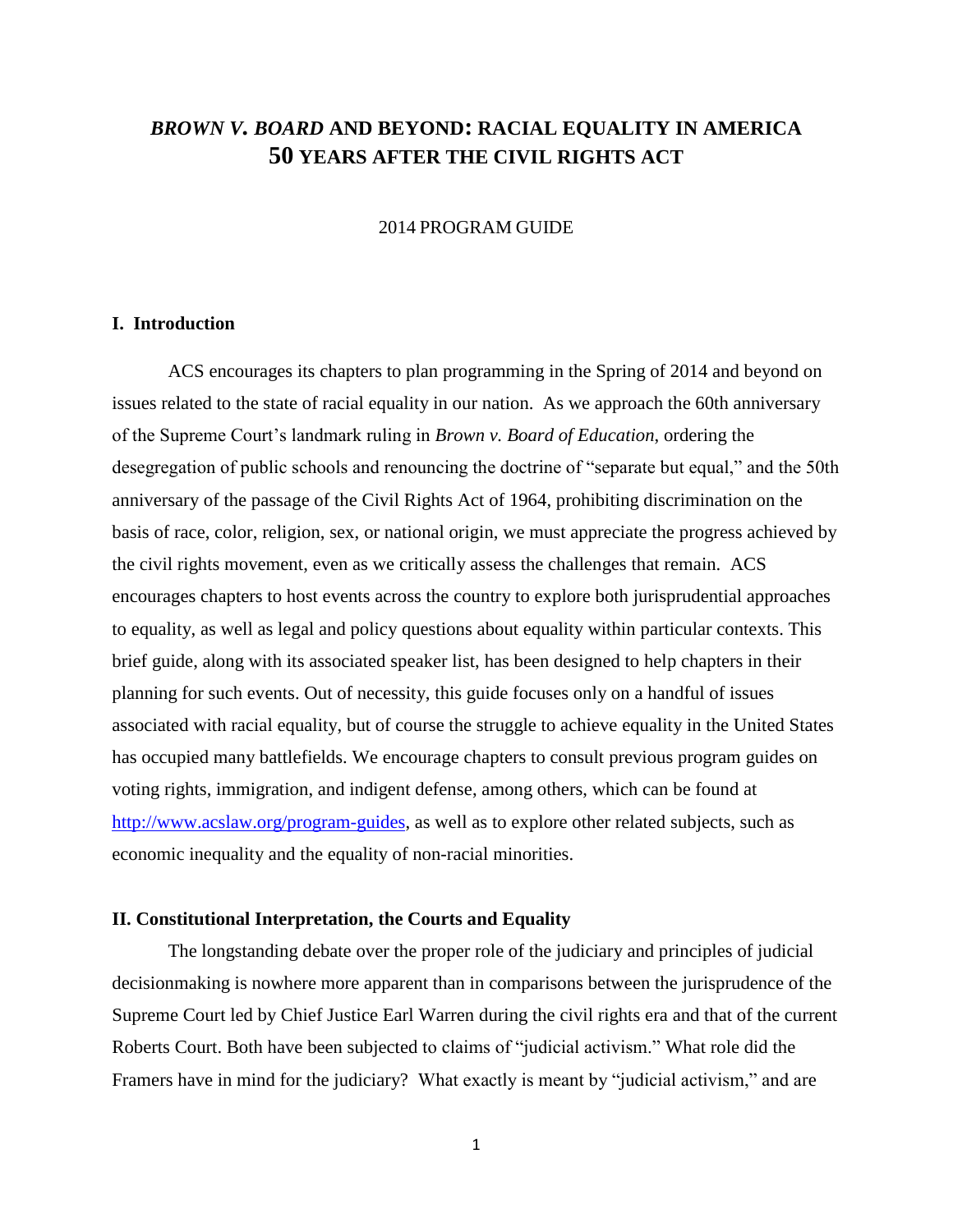some forms of it proper and others not? What role do courts have in advancing equality? See ACS Issue Brief by Geoffrey Stone and William Marshall, [The Framers' Constitution: Toward a](http://www.acslaw.org/publications/issue-briefs/the-framers%E2%80%99-constitution-toward-a-theory-of-principled-constitutionalism)  [Theory of Principled Constitutionalism;](http://www.acslaw.org/publications/issue-briefs/the-framers%E2%80%99-constitution-toward-a-theory-of-principled-constitutionalism) Lincoln Caplan, [Ruth Bader Ginsburg and Footnote](http://www.newyorker.com/online/blogs/newsdesk/2013/09/ruth-bader-ginsburg-and-footnote-four.html)  [Four;](http://www.newyorker.com/online/blogs/newsdesk/2013/09/ruth-bader-ginsburg-and-footnote-four.html) ACS Issue Brief by Alan Morrison, [Revisiting Judicial Activism: The Right and Wrong](http://www.acslaw.org/publications/issue-briefs/revisiting-judicial-activism-the-right-and-wrong-kinds)  [Kinds;](http://www.acslaw.org/publications/issue-briefs/revisiting-judicial-activism-the-right-and-wrong-kinds) David A. Strauss, Is *[Carolene Products](http://illinoislawreview.org/article/is-carolene-products-obsoleteij/)* Obsolete?; and video of the 2013 ACS National Convention Plenary, [Courts, the Constitution, and Social Change.](http://www.acslaw.org/news/video/courts-the-constitution-and-social-change-0)

Two constitutional provisions in particular were central to the Court's civil rights era jurisprudence: the Equal Protection Clause of the Fourteenth Amendment, upon which the Court rested its *Brown* decision, and the Commerce Clause, which the Court relied upon in 1964 in upholding the Civil Rights Act's prohibition on private discrimination in public accommodations in *Heart of Atlanta Motel v. U.S.* How has the Court's interpretation of the Equal Protection and Commerce Clauses changed over the last 50 years and what has been the impact on equality? What other constitutional provisions grant Congress the authority to enact civil rights legislation? See Jack Balkin, [The Reconstruction Power;](http://www.nyulawreview.org/sites/default/files/pdf/NYULawReview-85-6-Balkin.pdf) Reva B. Siegel, [Foreword: Equality Divided;](http://www.law.yale.edu/documents/pdf/Faculty/Siegel_TheSupremeCourt2012TermForwardEqualityDivided.pdf) and Mario L. Barnes & Erwin Chemerinsky, [The Once and Future Equal Protection Doctrine?](http://uconn.lawreviewnetwork.com/files/documents/BarnesandChemerinsky43Conn.L.Rev.1059.pdf) See also *[Hernandez v. Texas](http://www.law.cornell.edu/supremecourt/text/347/475)*, the 1954 Supreme Court decision holding that equal protection principles apply beyond a "two-class" theory "based upon differences between 'white' and Negro," and the documentary film [A Class Apart](http://www.pbs.org/wgbh/americanexperience/films/class/) chronicling the *Hernandez* case.

### **III. Equality in Education**

Historically, the educational context was a primary focus of the battle for equality, and sixty years after *Brown v. Board*, this remains the case. The constitutionality of affirmative action programs continues to surface on the docket of the Supreme Court, as does the role race plays in governmental decisionmaking about education, more broadly.

# **A. Affirmative Action**

Twenty-five years after striking down the use of quotas in university admissions in *Regents of the University of California v. Bakke*, the Supreme Court ruled in its 2003 *Grutter v. Bollinger* decision that diversity in higher education was a compelling governmental interest that justified the narrowly tailored consideration of race as a factor among others in admissions decisions. In contrasting the quota system at issue in *Bakke* with the University of Michigan Law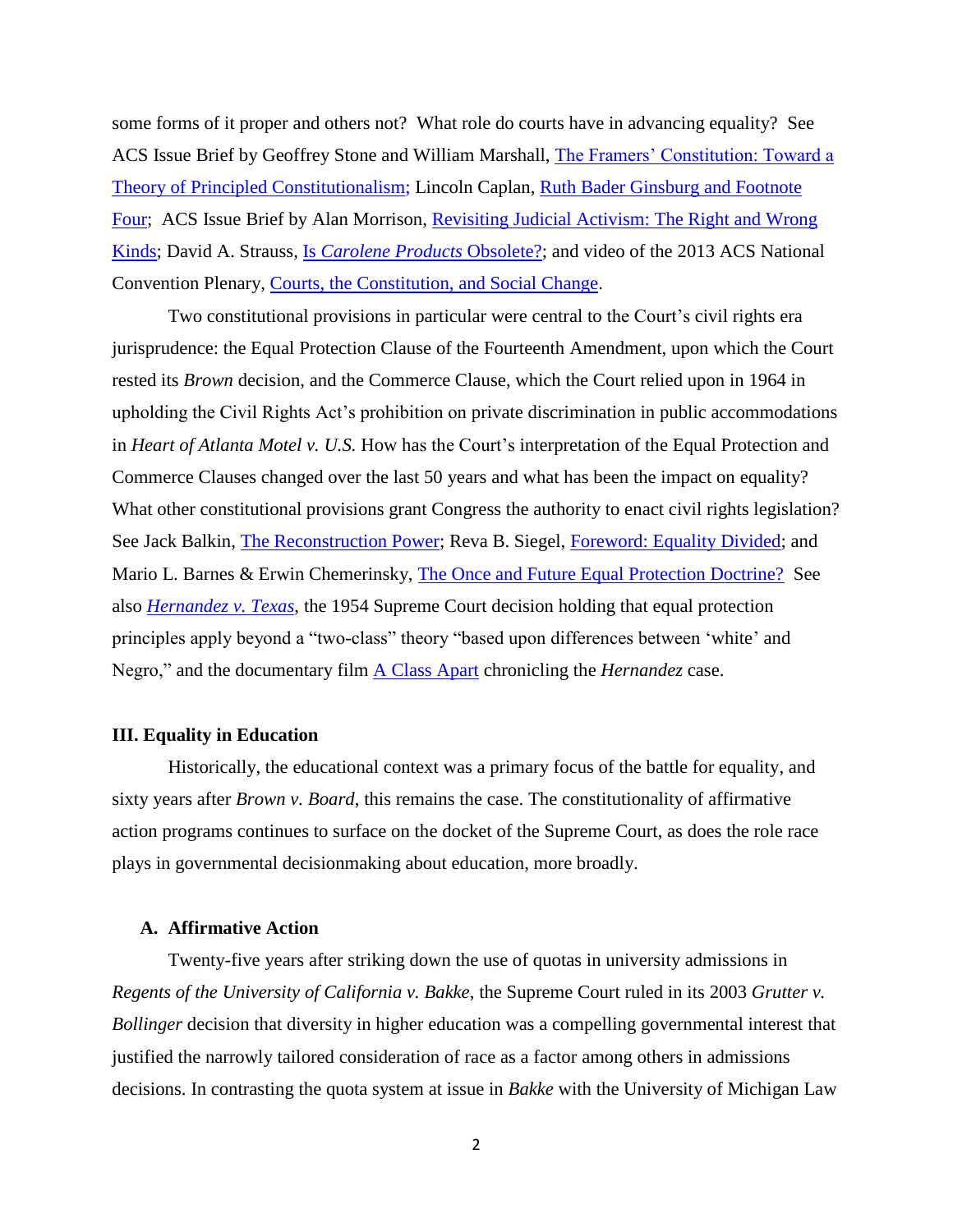School's admissions program at issue in *Grutter*, the Court said "[u]niversities can … consider race or ethnicity more flexibly as a "plus" factor in the context of individualized consideration of each and every applicant."

Despite the majority opinion's prediction that perhaps affirmative action to achieve diversity would no longer be necessary in twenty-five years, only ten years later the Court agreed to review the case of *Fisher v. Texas*, a challenge to the admissions program utilized by the University of Texas in which race was a consideration. Amid dire predictions that the Court in *Fisher* might upend the state of the law and dismantle the existing affirmative action framework, it ruled only that the lower court had failed to apply sufficiently strict scrutiny as required by *Grutter* and *Bakke* and remanded the case for further consideration.

Progressives have put forth a variety of responses as those opposed to race-conscious affirmative action have seemed to find favor with a majority of the Roberts Court. In addition to maintaining that the consideration of race is necessary to promote diversity and remedy past discrimination, some have advanced the use of socioeconomic affirmative action, while others have argued for the elimination of legacy preferences.

What are the arguments for the continued use of race-based affirmative action? Can meaningful diversity be achieved through alternative means, such as the consideration of socioeconomic diversity? What will satisfy the Court's requirement of strict scrutiny set forth in *Fisher*? See Charles E. Daye, A. T. Panter, Walter R. Allen, Linda F. Wightman, [Does Race](http://papers.ssrn.com/sol3/papers.cfm?abstract_id=2101253)  [Matter in Educational Diversity?](http://papers.ssrn.com/sol3/papers.cfm?abstract_id=2101253) A Legal and Empirical Analysis; Brief for *[Amici Curiae](http://www.vpcomm.umich.edu/admissions/legal/gru_amicus-ussc/um/Fortune500-both.pdf)* 65 [Leading American Businesses in Support of Respondents](http://www.vpcomm.umich.edu/admissions/legal/gru_amicus-ussc/um/Fortune500-both.pdf) and [Consolidated Brief of Lt. Gen.](http://www.vpcomm.umich.edu/admissions/legal/gru_amicus-ussc/um/MilitaryL-both.pdf)  [Julius W. Becton, Jr. et al. as](http://www.vpcomm.umich.edu/admissions/legal/gru_amicus-ussc/um/MilitaryL-both.pdf) *Amici Curiae* in Support of Respondents, both filed in *Grutter*; Richard D. Kahlenberg, [A Better Affirmative Action;](http://tcf.org/assets/downloads/tcf-abaa.pdf) Sherilyn A. Ifill, [Race vs. Class: The False](http://www.nytimes.com/2013/06/14/opinion/race-vs-class-the-false-dichotomy.html?_r=0)  [Dichotomy;](http://www.nytimes.com/2013/06/14/opinion/race-vs-class-the-false-dichotomy.html?_r=0) Vinay Harpalani, *Fisher'*[s Fishing Expedition;](https://www.law.upenn.edu/live/files/1687-harpalani15upajconstlheightscrutiny572013pdf) and Gene Nichol, [Race, Legacy and](http://www.populist.com/15.18.nichol.html)  [Affirmative Action.](http://www.populist.com/15.18.nichol.html)

# **B. Secondary School Integration**

In 2007, a fractured Supreme Court invalidated plans by the Jefferson County (Louisville), KY and Seattle, WA public school systems seeking to integrate their schools in the face of persistent racially segregated housing patterns. The school districts in Louisville and Seattle voluntarily used students' race in determining school assignments in order to promote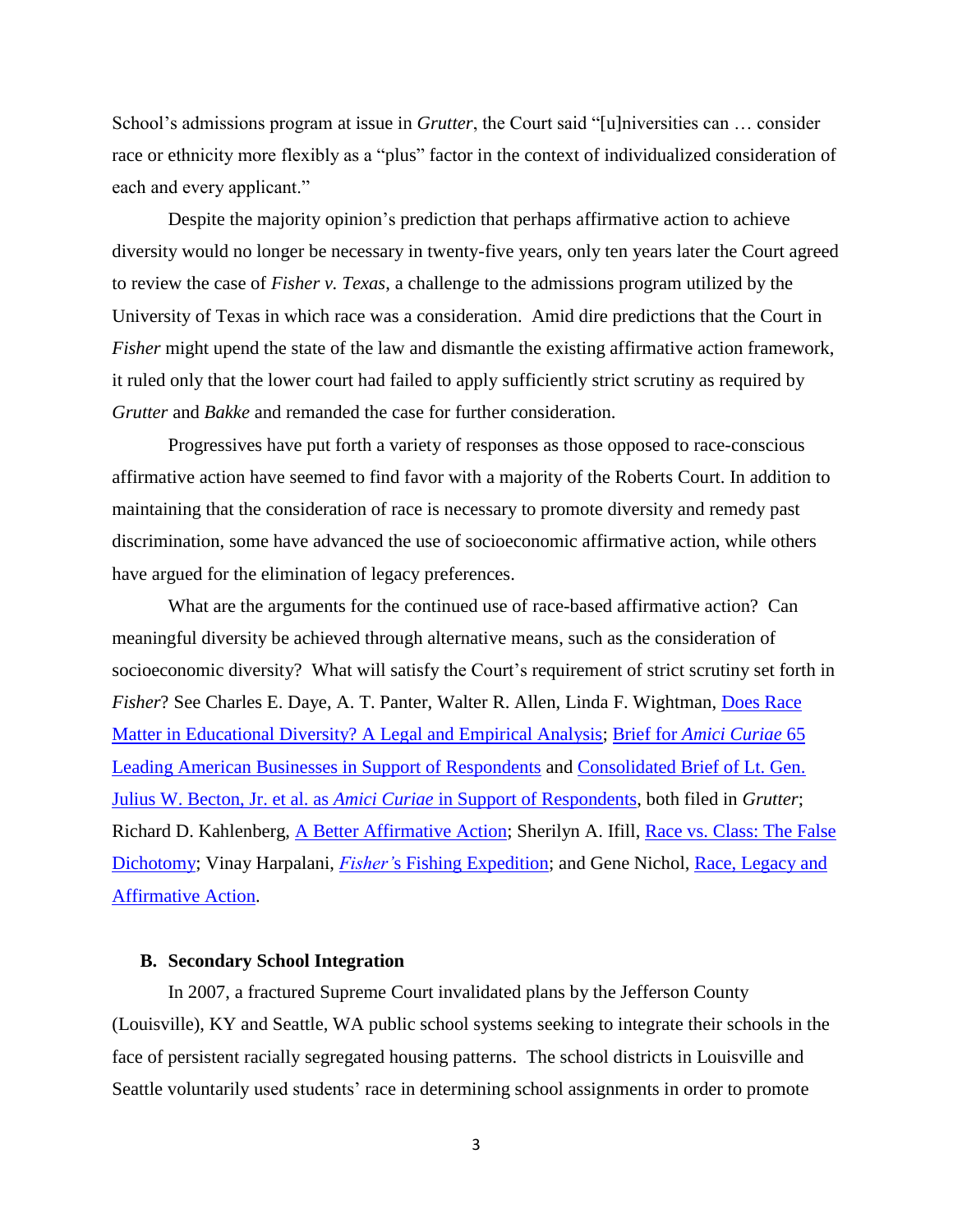diversity and avoid racial isolation in their schools. In his plurality opinion subjecting the plans to strict scrutiny, Chief Justice Roberts rejected them as "racial balancing," which he said is not permitted and thus cannot be a compelling governmental interest. At the end of his opinion, Roberts appears to be claiming the mantle of *Brown* when he states: "Before *Brown*, schoolchildren were told where they could and could not go to school based on the color of their skin. The school districts in these cases have not carried the heavy burden of demonstrating that we should allow this once again--even for very different reasons." He further famously stated that "the way to stop discrimination on the basis of race is to stop discriminating on the basis of race." In dissent, Justice Breyer asserted that the majority's opinion was a significant departure from existing law and "undermines *Brown*'s promise of integrated primary and secondary education that local communities have sought to make a reality. This cannot be justified in the name of the Equal Protection Clause."

What options are available to promote diversity in secondary education in light of the Court's ruling striking down the Louisville and Seattle school assignment plans? Should diversity in secondary education be considered a compelling interest as it is in higher education? What should be made of the divergent views of Brown's legacy held by Chief Justice Roberts and those of Justice Stevens, who in dissent claimed that Roberts' invocation of Brown was "a cruel irony"? How does the decision in these cases and the affirmative action cases reflect a broader agenda on the part of the Roberts' Court when it comes to race? See Charles J. Ogletree, Jr., Susan Eaton, From Little Rock to Seattle and Louisville: Is "All Deliberate Speed" Stuck in Reverse?, 30 U. Ark. Little Rock L. Rev 279 (2008); Linda Greenhouse [The Fire Next Term;](http://opinionator.blogs.nytimes.com/2012/05/30/the-fire-next-term/?_r=0) and video of the 2012 ACS National Convention Plenary, [The Resegregation of America: Race and](http://www.acslaw.org/news/video/the-resegregation-of-america-race-and-the-roberts-court)  [the Roberts Court.](http://www.acslaw.org/news/video/the-resegregation-of-america-race-and-the-roberts-court)

# **IV. Equality and the Criminal Justice System**

From arrest to sentencing, racial inequality is reflected throughout the criminal justice system, suggesting the question: Is criminal justice the civil rights issue of the 21st century? In [The New Jim Crow: Mass Incarceration in the Age of Colorblindness,](http://newjimcrow.com/) Michelle Alexander suggests that the "War on Drugs" has created a modern day caste system, one in which people of color are relegated to second-class citizenship and denied the rights won through the civil rights movement. Alexander's account details the collateral consequences of imprisonment, which can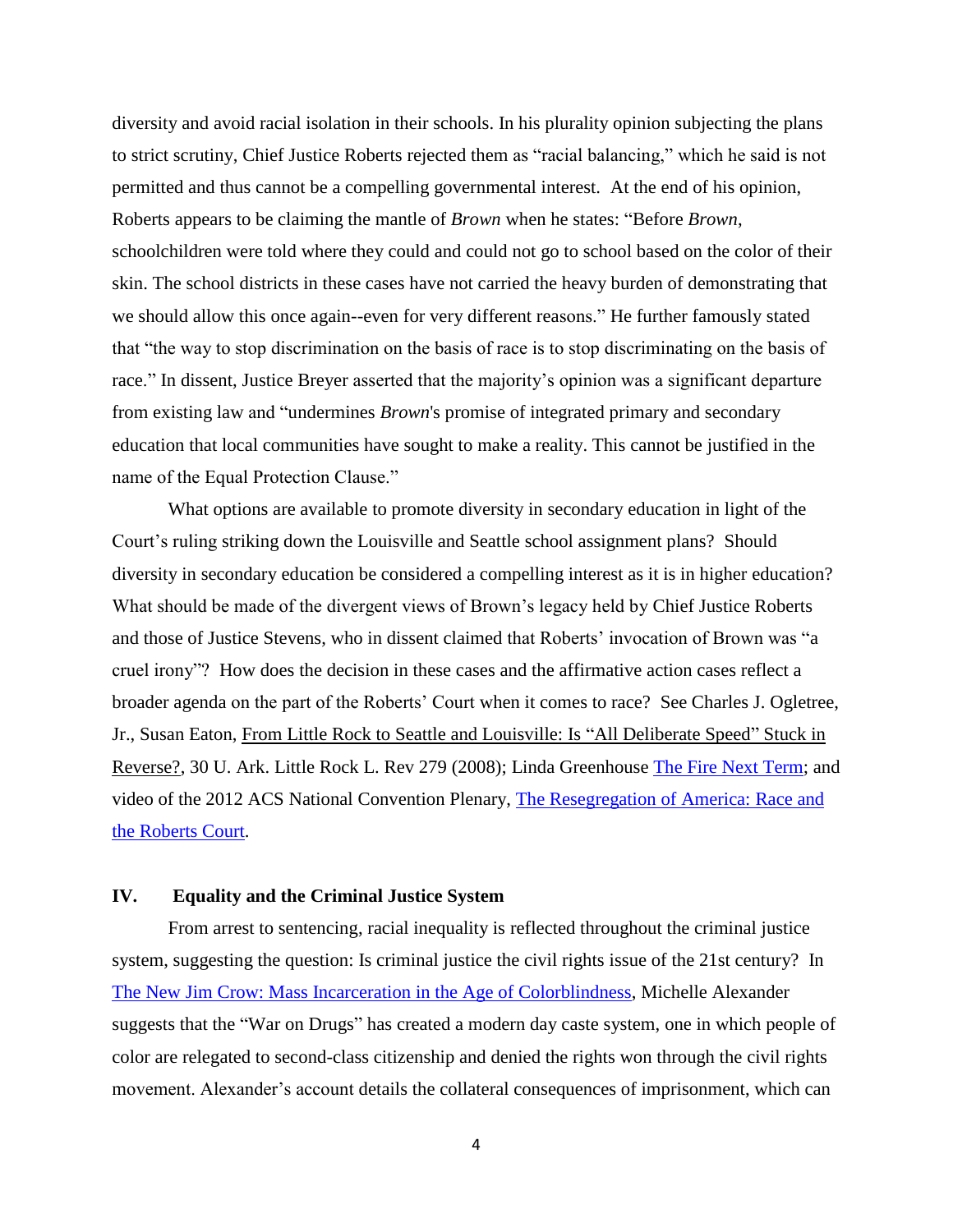include the loss of voting rights, jury participation, public assistance, financial aid, and residency for non-U.S. citizens.

#### **A. Racial Profiling**

The Fourth Amendment protects against "unreasonable searches and seizures," the Fourteenth Amendment guarantees to all persons the "equal protection of the laws," and the Supreme Court declared in 1996 in *Whren v. United States* that "the Constitution prohibits selective enforcement of the law based on considerations such as race," yet according to the Department of Justice, African Americans and Latinos are three times more likely to be searched and twice as likely to be arrested during traffic stops when compared to white motorists. While racial profiling has been successfully challenged under the Fourth and Fourteenth Amendments, as demonstrated by the recent district court decision in the New York City "stop and frisk" case *Floyd, et al. v. City of New York, et al.*, existing Fourth Amendment jurisprudence may actually allow for biased policing. For example, the Supreme Court's 1975 decision in *U.S. v. Brignoni-Ponce* held that "the likelihood that any given person of Mexican ancestry is an alien is high enough to make Mexican appearance a relevant factor" in border police decisions to stop drivers. Relatedly, in *Arizona v. U.S*., the Court recently upheld the provision of an Arizona law that requires law enforcement to check the immigration status of those they think may be in the country illegally, a provision many contend will lead police to racially profile those they think look Mexican.

What are the available checks on biased police practices? Is there consensus among the circuit courts of appeals as to how constitutionally impermissible racial profiling can be demonstrated, for example, with statistical evidence? Has the Supreme Court's criminal justice jurisprudence shifted in other areas to provide lesser protection for suspects and defendants? What remains of the protections afforded criminal defendants by the Warren Court decisions of the 1960's? In addition to immigration, is there legal support for racial profiling in other contexts, like national security? See American Civil Liberties Union and the Rights Working Group, [The Persistence of Racial and Ethnic Profiling in the United States;](https://www.aclu.org/files/pdfs/humanrights/cerd_finalreport.pdf) [Chapter Seven](http://www.acslaw.org/files/KF%20Chapters/ACS_KeepFaith_Chap%207.pdf) of Goodwin Liu, Pamela S. Karlan, and Christopher H. Schroeder, [Keeping Faith with the](http://www.acslaw.org/publications/books/keeping-faith-with-the-constitution)  [Constitution;](http://www.acslaw.org/publications/books/keeping-faith-with-the-constitution) ACS Issue Brief by Christy E. Lopez, [Disorderly \(Mis\)Conduct: The Problem with](http://www.acslaw.org/publications/issue-briefs/disorderly-misconduct-the-problem-with-%E2%80%9Ccontempt-of-cop%E2%80%9D-arrests)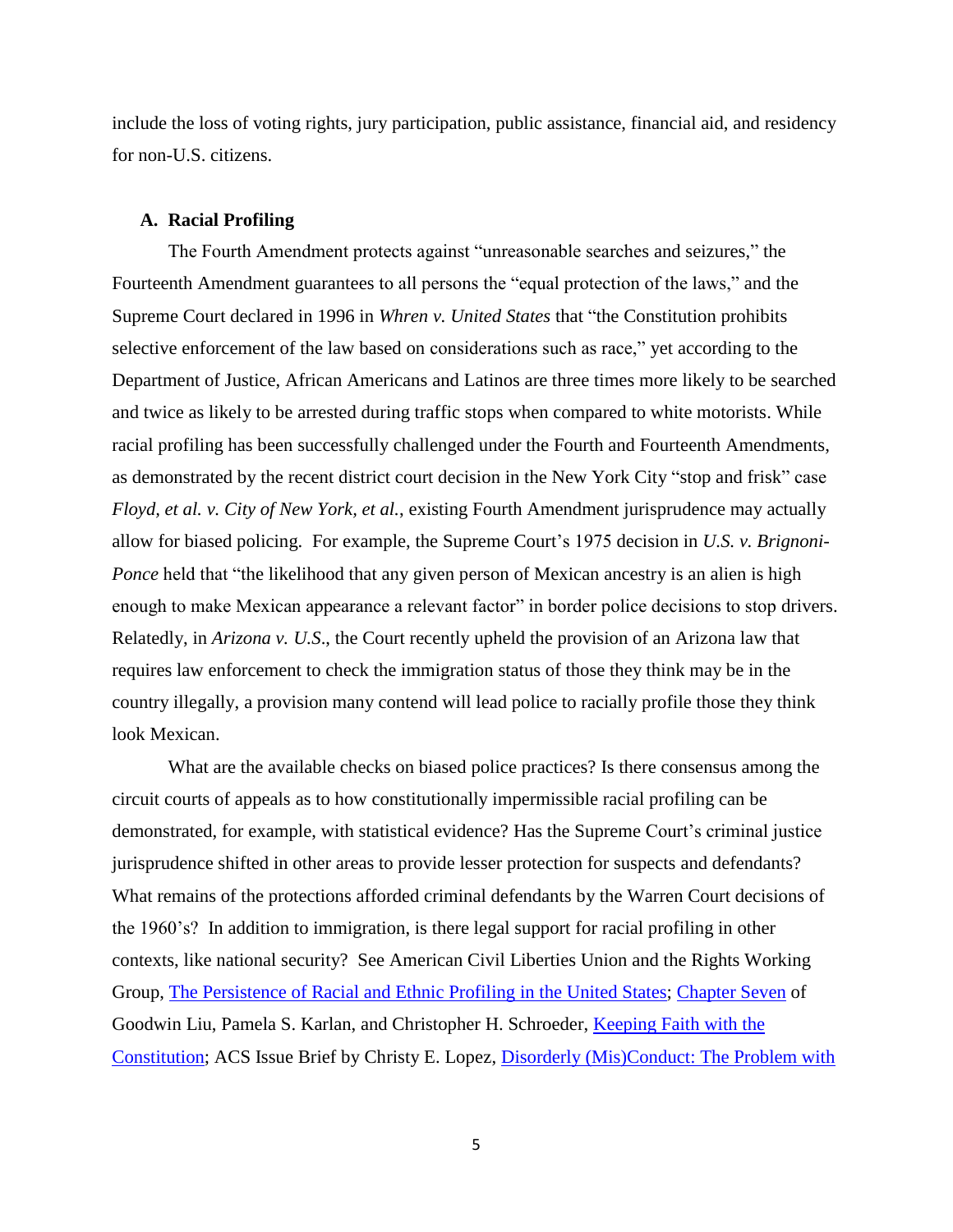["Contempt of Cop" Arrests;](http://www.acslaw.org/publications/issue-briefs/disorderly-misconduct-the-problem-with-%E2%80%9Ccontempt-of-cop%E2%80%9D-arrests) and Gabriel J. Chin and Kevin R. Johnson, [Profiling's Enabler: High](http://www.washingtonpost.com/wp-dyn/content/article/2010/07/12/AR2010071204049.html)  [Court Ruling Underpins Arizona Immigration Law.](http://www.washingtonpost.com/wp-dyn/content/article/2010/07/12/AR2010071204049.html) 

### **B. Mass Incarceration**

In recent years, the United States prison population has peaked at over 2 million people, making it the highest such population in the world. This unprecedented growth is a result of the War on Drugs policies of the past forty years like mandatory minimums, where we saw a 100:1 sentencing disparity for crack cocaine and powder cocaine offenses. According to the Sentencing Project, people of color have been disproportionately impacted in the War on Drugs, with minorities constituting 60% of the prison population and 1 in 3 African American men likely to go to prison in their lifetime. Recent governmental responses could reshape the landscape of mass incarceration. Congress lowered the cocaine sentencing disparity to 18:1 in the Fair Sentencing Act of 2010, and the Supreme Court upheld retroactive application of the Act in *Dorsey v. United States*. The Court also found that California's overcrowded prisons violated the Eighth Amendment in its 2011 decision in *Brown v. Plata*.

Are there other governmental actions that will work to reduce mass incarceration? What constitutional tools, like the pardon power, can be used to correct the sentencing laws of the War on Drugs? Will decriminalization efforts, like those involving marijuana, reduce incarceration rates and disparities? See Report of the Sentencing Project to the United Nations Human Rights Committee, [Racial Disparities in the United States Criminal Justice System;](http://sentencingproject.org/doc/publications/rd_ICCPR%20Race%20and%20Justice%20Shadow%20Report.pdf) ACS Issue Brief by Margaret Colgate Love, [Reinvigorating the Federal Pardon Process: What the President Can](http://www.acslaw.org/publications/issue-briefs/reinvigorating-the-federal-pardon-process-what-the-president-can-learn-fro)  [Learn from the States;](http://www.acslaw.org/publications/issue-briefs/reinvigorating-the-federal-pardon-process-what-the-president-can-learn-fro) ACS Issue Brief by Kara Gotsch, 'After' [the War on Drugs: The Fair](http://www.acslaw.org/publications/issue-briefs/after-the-war-on-drugs-the-fair-sentencing-act-and-the-unfinished-drug-pol)  [Sentencing Act and the Unfinished Drug Policy Reform Agenda;](http://www.acslaw.org/publications/issue-briefs/after-the-war-on-drugs-the-fair-sentencing-act-and-the-unfinished-drug-pol) video of the 2013 ACS National Convention panel, [The Era of Mass Incarceration;](http://www.acslaw.org/news/video/the-era-of-mass-incarceration) and Eugene Jarecki's film, The [House I Live In](http://www.thehouseilivein.org/)*.*

# **V. The Future of Disparate Impact**

In 1971, in *Griggs v. Duke Power Co*., the Supreme Court held that Title VII of the Civil Rights Act of 1964 prohibits an employment practice that disproportionately impacts a protected class, even if it was not intended to do so, where the employer cannot demonstrate a "business necessity" for the practice. This disparate impact theory has subsequently been recognized in